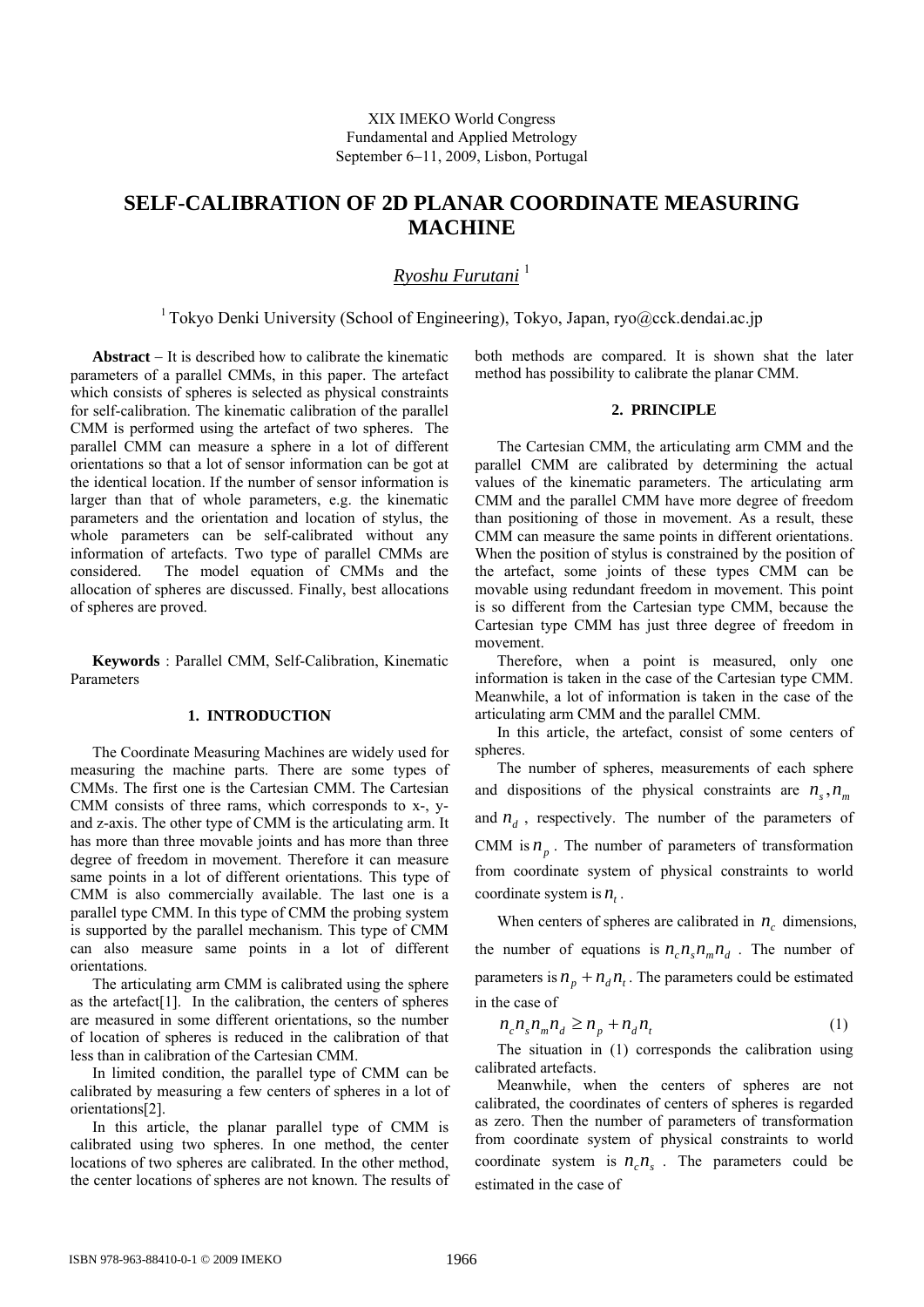$$
n_c n_s n_m n_d \ge n_p + n_d n_c n_s \tag{2}
$$

### **2. MODEL OF 2D PLANAR PALRALLEL CMM**

The models of 2D planar parallel CMM are shown in Fig.1 and Fig.2.

In Fig.1, three linear stages are fixed on world coordinate system. The end-effecter is connected with three linear stages with each rigid connecting rod. When the endeffecter moves to some position and rotates around a point of end-effecter, three linear stages moves and their movements are measured. 2D Planar parallel CMM in Fig.1 has 14 kinematic parameters and three parameters of coordinate transformation.

 In Fig.2, three fixed points in world coordinate system and the end-effecter is connected with the extract and contract arms. When the end-effecter moves to some position and rotates around a point of end-effecter, three arms extract or contract. Then the lengths extracted or contracted are measured. 2D Planar parallel CMM in Fig.2 has 11 kinematic parameters and three parameters of coordinate transformation.



Fig.1. Model of 2D Planar CMM with linear stages

#### **3. ARTEFACTS AND PARAMETERS**

 In this paper, the artefact consists of two spheres. The number of disposition of the artefact is one.

## *3.1. Parameters of CMM with linear stages and calibrated artefact*

The kinematic parameters in CMM with linear stages consist of the coordinates and directional angle of linear stages, the coordinates of fixed points connected with rods and the length of rods. The number of kinematic parameters is 14. In each measurement of sphere, the angle of the endeffecter is added as the parameter of coordinate transformation. So, the number of parameters of coordinate transformation is  $2 + n_m n_a n_s = 2 + 2n_m$ . The number of



Fig.2. Model of 2D planar CMM with extract and contract arms

equations is  $n_c n_s n_m n_d = 4n_m$  . From (1),  $4n_m \ge 16 + 2n_m$ . At each sphere, 8 times measurements are necessary to calibrate the kinematic and coordinate parameters.

# *3.2. Parameters of CMM with linear stages and not calibrated artefact*

In this situation, the number of equation and kinematic parameters is identical to the case of 3.1.

However, the number of parameters of coordinate transformation is different. In this case, the position of the sphere is not calibrated, then the coordinates of the center of spheres are regarded as (0,0). Therefore, the number of parameters of coordinate transform is  $n_c n_s n_d + n_m n_d n_s = 4 + 2n_m$  . From (2),  $4n_m \ge 18 + 2n_m$ . At each sphere, 9 times measurements are necessary to calibrate the kinematic and coordinate

## *3.3. Parameters of CMM with extract and contract arms and calibrated artefact*

The kinematic parameters in CMM with extract and contract arms consist of the coordinates of the fixed points of the basement, the coordinates of fixed points connected with arms and the initial length of arms. The number of kinematic parameters is 11. In each measurement of sphere, the angle of the end-effecter is added as the parameter of coordinate transformation. So, the number of parameters of coordinate transformation is  $2 + n_m n_a n_c = 2 + 2n_m$ . The number of equations is  $n_c n_s n_m n_d = 4n_m$ . From (1),  $4n_m \ge 13 + 2n_m$ . At each sphere, 7 times measurements are necessary to calibrate the kinematic and coordinate parameters.

parameters.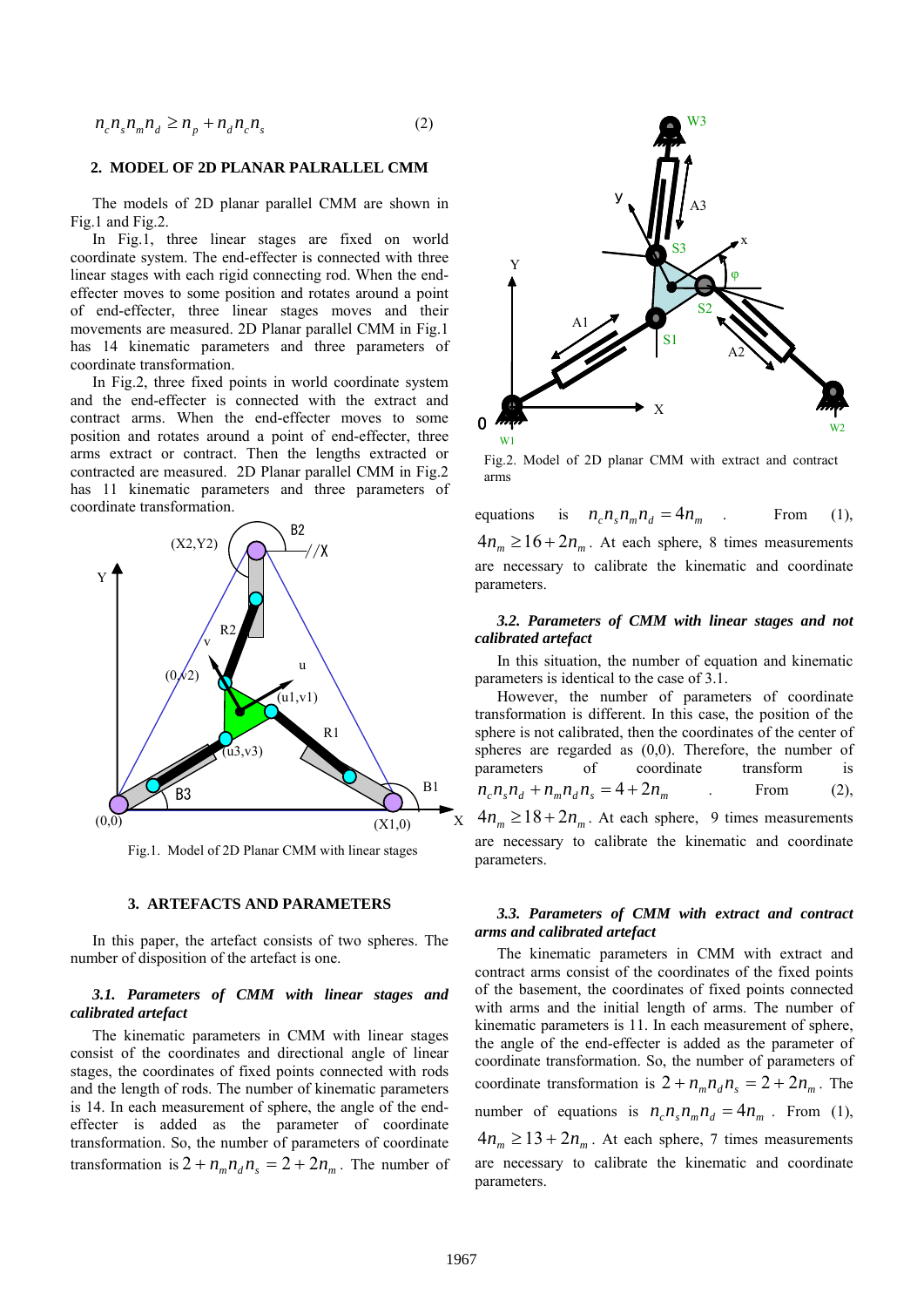## *3.4. Parameters of CMM with extract and contract arms and not calibrated artefact*

In this situation, the number of equation and kinematic parameters is identical to the case of 3.3. The number of parameters of coordinate transformation is identical to 3.2.

Therefore, from (2),  $4n_m \ge 15 + 2n_m$ . At each sphere, 8 times measurements are necessary to calibrate the kinematic and coordinate parameters.

## **4. SIMULATIONS**

#### *4.1. Procedure*

At first, the kinematic parameters are determined. The sphere is settled at nine calibrated locations in measuring area. Then, the coordinates of 9 spheres are measured in some different orientations of CMM and probe.

At second, two spheres are extracted as the artefacts from nine spheres. So,  $_{9}C_{2} (= 36)$  artefacts are generated. The sensor data of selected spheres are also extracted for calibration measurement. These data are called as calibration data. The other data are used for estimation of calibration result. These data are called as reference data.

At third, the kinematic parameters and coordinate parameters are estimated by least-squared method using the calibration data. The locations of all spheres are calculated using the estimated kinematic parameters and sensor data. The difference between the calculated location of spheres and calibrated location of those shows how the kinematic parameters are calibrated.

#### *4.2. Condition*

In this paper, there are three fixed points in basement. They are expressed as  $(0,0),(15,0)$  and  $(7.5,13)$  in world coordinate system. There are three points in the end-effecter. They are expressed as  $(-1.5, \sqrt{3}/2)$ , $(1.5, \sqrt{3}/2)$  and  $(0, \sqrt{3})$  in the end-effecter coordinate system. The probing point is (0,0) in the end-effecter coordinate system.

CMM in Fig.1 has three rod length,  $(7,7,7)$  as the additional parameters and three directional angles of linear stages, (30,150,-90), to x-axis in world coordinate system.

## *4.3. Estimation of kinematic parameters with calibrated artefacts*

In this case, as the position of the spheres in the artefact is calibrated, the kinematic parameters are calibrated based on the calibrated coordinates,**a***<sup>i</sup>* , which are calibrated in the artefact coordinate system.

When the matrix transforming the artefact coordinate system to world coordinate system is  $\mathbf{T}_{AW}$ , the rotational matrix around probing point is  $\mathbf{R}(\varphi_{i,j})$  and the coordinates of the joints of the end-effecter is  $\mathbf{u}_k$ , the coordinates of the joints of the end-effecter,  $U_{i,j,k}$ , is expressed as (3) in world coordinate system. The j means j-th measurement result.

$$
\mathbf{U}_{i,j,k} = \mathbf{R}(\varphi_{i,j})\mathbf{u}_k + \mathbf{T}_{AW}\mathbf{a}_i
$$
 (3)

In the case of CMM with linear stages, when the fixed point of the linear stages is  $\mathbf{x}_k$ , the directional angle of linear stages is  $\theta_k$  and the sensor information is  $s_{i,j,k}$ . The points on stages,  $\mathbf{X}_{i,i,k}$ , is expressed as (4) in the world coordinate system.

$$
\mathbf{X}_{i,j,k} = \mathbf{x}_k + \mathbf{R}(\theta_k) \begin{pmatrix} s_{i,j,k} \\ 0 \\ 1 \end{pmatrix}
$$
 (4)

$$
\left|\mathbf{U}_{i,j,k} - \mathbf{X}_{i,j,k}\right| = L_k
$$
\n(5)

From (5), the kinematic parameters could be estimated using least-squared method.

In the case of CMM with extract and contract arms, the distance between joints is  $s_{i,j,k} + \ell_k$ ,  $\ell_k$  is the offset of sensor.

$$
\left|\mathbf{U}_{i,j,k} - \mathbf{x}_k\right| = s_{i,j,k} + \ell_k
$$
\n(6)

From (6), the kinematic parameters could be estimated using least-squared method.

# *4.4. Estimation of kinematic parameters with not calibrated artefacts*

In this case, as the position of the spheres in the artefact is not calibrated, the calibrated coordinates of sphere is regarded as **0** in the artefact coordinate system, and the vector transforming the artefact coordinate system to world coordinate system is **V***i* .

From  $(3)$ , the coordinates of the joints of the end-effecter,  $\mathbf{U}_{i,j,k}$  is expressed as (3)'.

$$
\mathbf{U}_{i,j,k} = \mathbf{R}(\varphi_{i,j})\mathbf{u}_k + \mathbf{V}_i
$$
 (3)

The other equations are similar to those in 4.3. The kinematic parameters could be also estimated using leastsquared method.

## *4.5. Results*

Fig.3 shows the example of result, in which the planar CMM with extract and contract arms is kinematically calibrated with the calibrated artefacts. From Fig.3, it is proved that when the artefact is settled at whiter area,



Fig.3 calibration result with two sphere artefact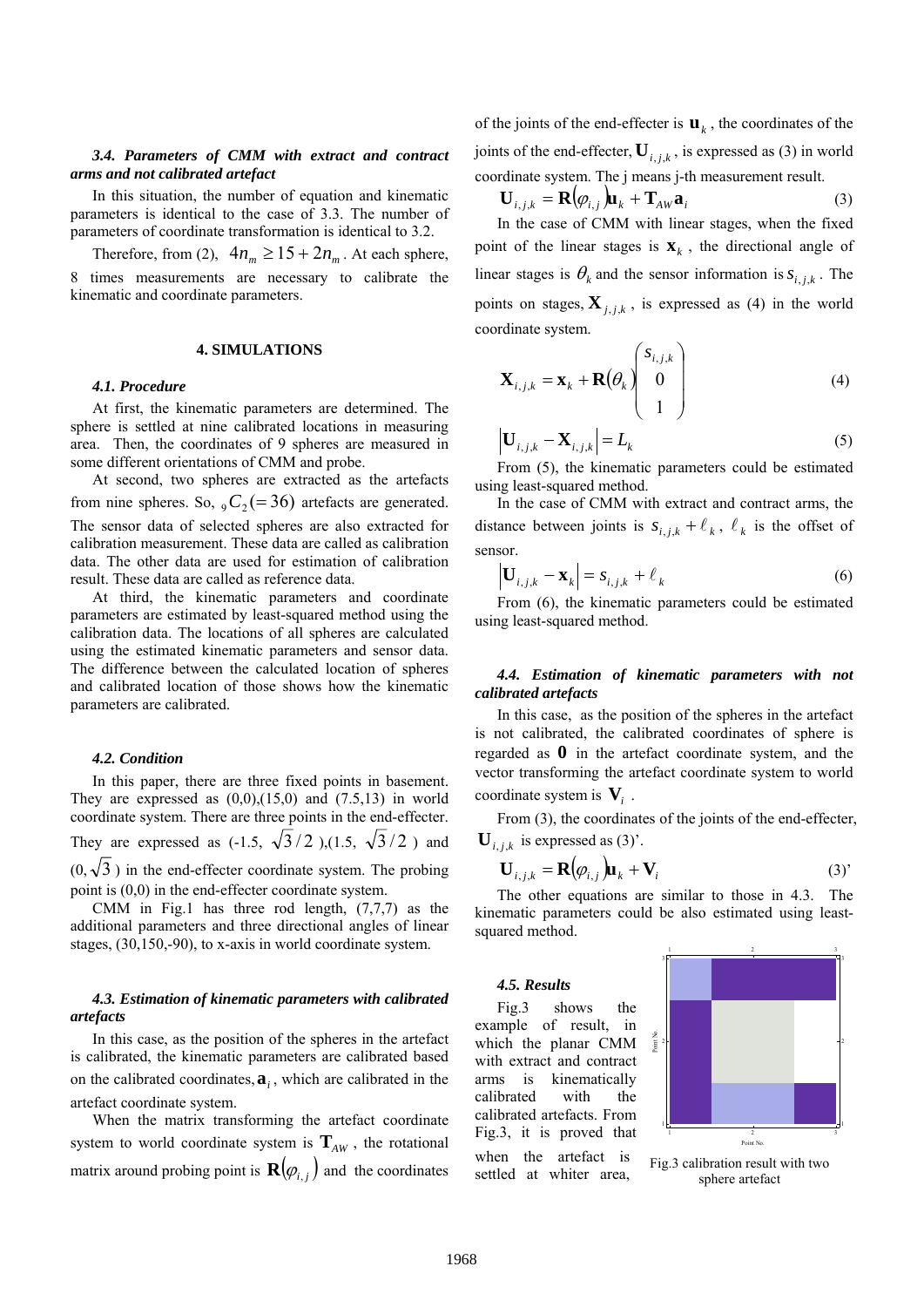CMM is successfully calibrated.

# **5. POSITION OF ARTEFACT**

In 4., it is proved that 2D parallel CMM is kinematically calibrated. In order to investigate which location is better for self-calibration, two locations of the artefact are selected from Fig.4.



Fig.4 candidates of sphere artefact

Fig.5 shows which combinations of two spheres work as the artefact, s.g., the kinematic parameters of 2D parallel CMM is calibrated successfully. When two locations are selected in upper-right area, the kinematic parameters are not calibrated.

In order to avoid that two locations are near, the candidates of locations are divided into two groups as shown in Fig.6.



Fig.5 Result of kinematic calibration

| (10)              | (20)                          | 30                             | (40)           | (50) | 10             |    |    |    | 50 |    |
|-------------------|-------------------------------|--------------------------------|----------------|------|----------------|----|----|----|----|----|
|                   | (19)                          | (29)                           | $\circled{39}$ | (49) | 9              |    |    | 39 | 49 |    |
| $\mathbf{8}$      | (18)                          | (28)                           | $\circled{38}$ | (48) | 8              | 18 |    | 38 | 48 |    |
| $\tau$            | (17)                          | $\left( 27\right)$             | (37)           | (47) | 7              |    |    | 37 | 47 |    |
| $6\phantom{.}6$   | (16)                          | (26)                           | $\circled{36}$ | (46) | 6              | 16 | 26 | 36 | 46 |    |
| $\left( 5\right)$ | (15)                          | (25)                           | $\circledS$    | (45) | 5              | 15 | 25 | 35 | 45 |    |
| $\overline{4}$    | (14)                          | (24)                           | (34)           | (44) |                |    |    | 34 |    |    |
| $\left(3\right)$  | (13)                          | (23)                           | $\bigcirc$     | (43) | 3              | 13 |    | 33 | 43 |    |
| $\left( 2\right)$ | $\left( \overline{12}\right)$ | (22)                           | $\circled{32}$ | (42) | $\overline{2}$ |    |    | 32 | 42 |    |
| $\left( 1\right)$ | (11)                          | $\textcircled{\scriptsize{1}}$ | $\circledcirc$ | (41) | -1             |    |    | 31 | 41 |    |
|                   |                               |                                |                |      |                |    |    |    |    |    |
|                   |                               | 5                              |                |      |                |    | 10 |    |    | 15 |

Fig.7 shows which combination of two spheres work as the artefact as shown in Fig.5.



#### **6. CONCLUSIONS**

2D parallel CMMs are considered. The model of 2D parallel CMM, the artefact and calibration process are discussed.

In 2D parallel CMM, especially, two types of CMMs are handled. One is CMM with linear stages and the other is CMM with extract and contract arms. In both cases, the calibrated artefact and not calibrated artefact are formalized.